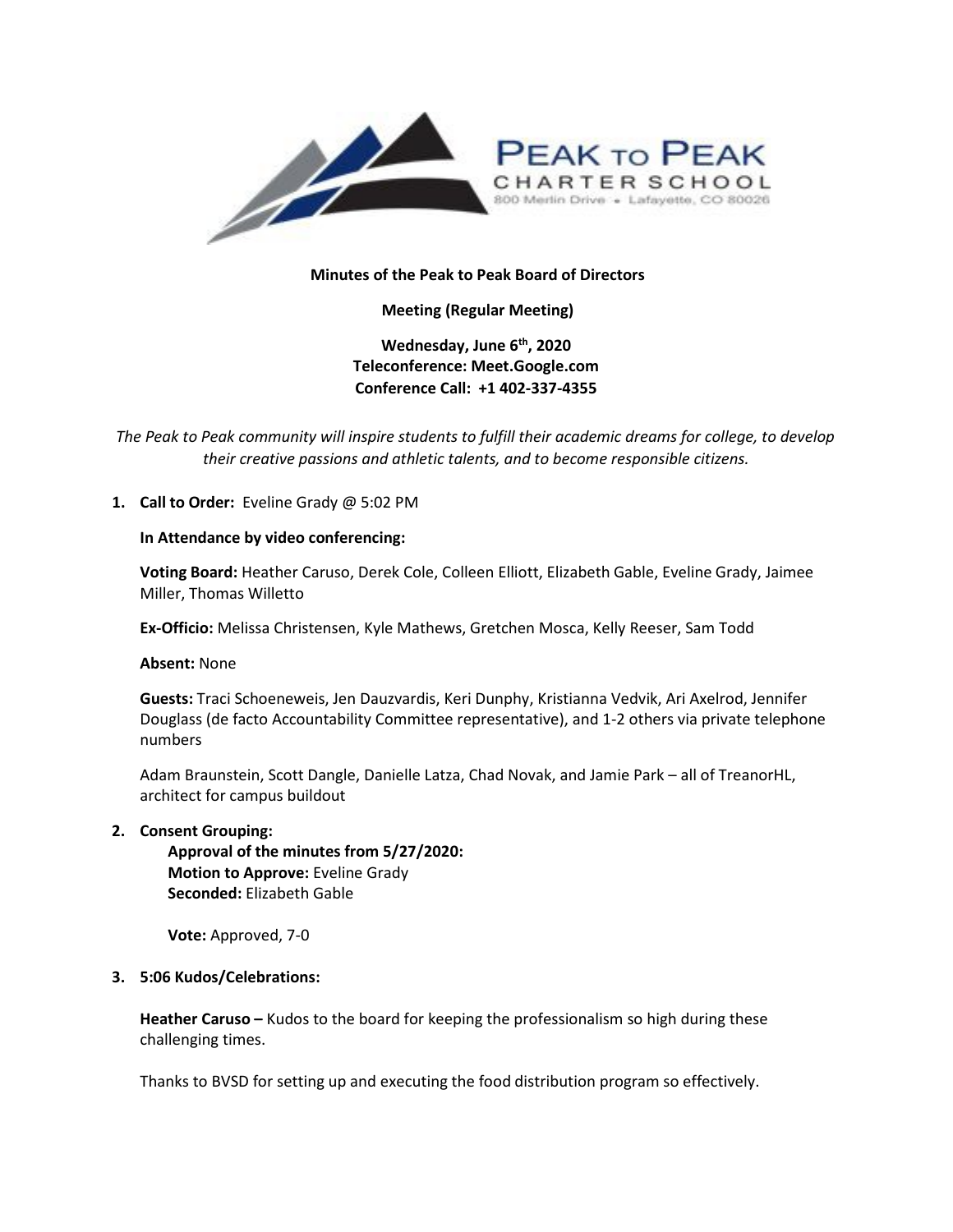**Eveline Grady –** Thanks to Jaimee Miller for her time on the board. Eveline appreciates all the hard work and leadership during Jaimee's time on the board.

**Kelly Reeser –** Thanks to Jaimee Miller for a great term on the board. All of the hard work and leadership and the high-level interactions with school leadership has been a pleasure to work with.

**Colleen Elliott –** Thanks to Jen Dauzvardis for keeping the positive messages coming via social media and website.

**Sam Todd –** Kudos to Kristianna Vedvik for working long hours this entire spring, to stay ahead of all the changes and adaptations to employment rules and policies due to COVID19. Not only for handling her regular duties but making sure all P2P employees understand all the changes. She also has implemented electronic offer letters to all staff for the first time ever at P2P. Kristianna is a dedicated member of the Puma team and provides best-in-class as our Director of HR. Thank you!

**Kyle Mathews –** Thanks to Kristie Letter for supporting our high school innovation students at the International Conrad Challenge. Team TobaccOATS won the overall competition after a virtual Q and A session. They won a grant to make a difference and scholarship money to support their dreams for college.

Kudos to the K-12 staff for working so diligently on task force teams to address topics from equity to instruction to social and emotional learning this summer. They are working hard to prepare our school for distance, blended and in-person learning options this fall.

**Elizabeth Gable –** Thanks to any & all P2P students for reaching out and making contact and plans with other students. Great to see the happy interaction happening…at the appropriate distance, of course.

**Gretchen Mosca –** Kudos to all the teachers/staff that have volunteered to be on the task forces to plan for the fall. She's grateful for the dedication and the willingness of the staff to sacrifice time during their summer break to get ready for the fall.

**Melissa Christensen –** Reitereaed gratitude for the formation of task forces and the staff that have volunteered. So happy with all the staff that has committed to this important work. She's looking forward to working through all the issues with these teams.

**4. 5:12 Public Comments:** 

None.

# **5. 5:12 Architect Presentation of Campus Expansion Plans (Listening Campaign Follow-Up) by TraenorHL (THL)**

**Chad Novak (THL Principal Architect)** noted his thanks to P2P leadership and for working through the process of refining the drawings, especially during the constraints caused by COVID19. A lot of virtual meetings were required, but the collaboration between THL and P2P has been very good and has resulted in a great project.

**Scott reviewed the presentation of the Design Development drawing package** – This current version is the latest version based on a LOT of information and feedback by the ELT and other staff.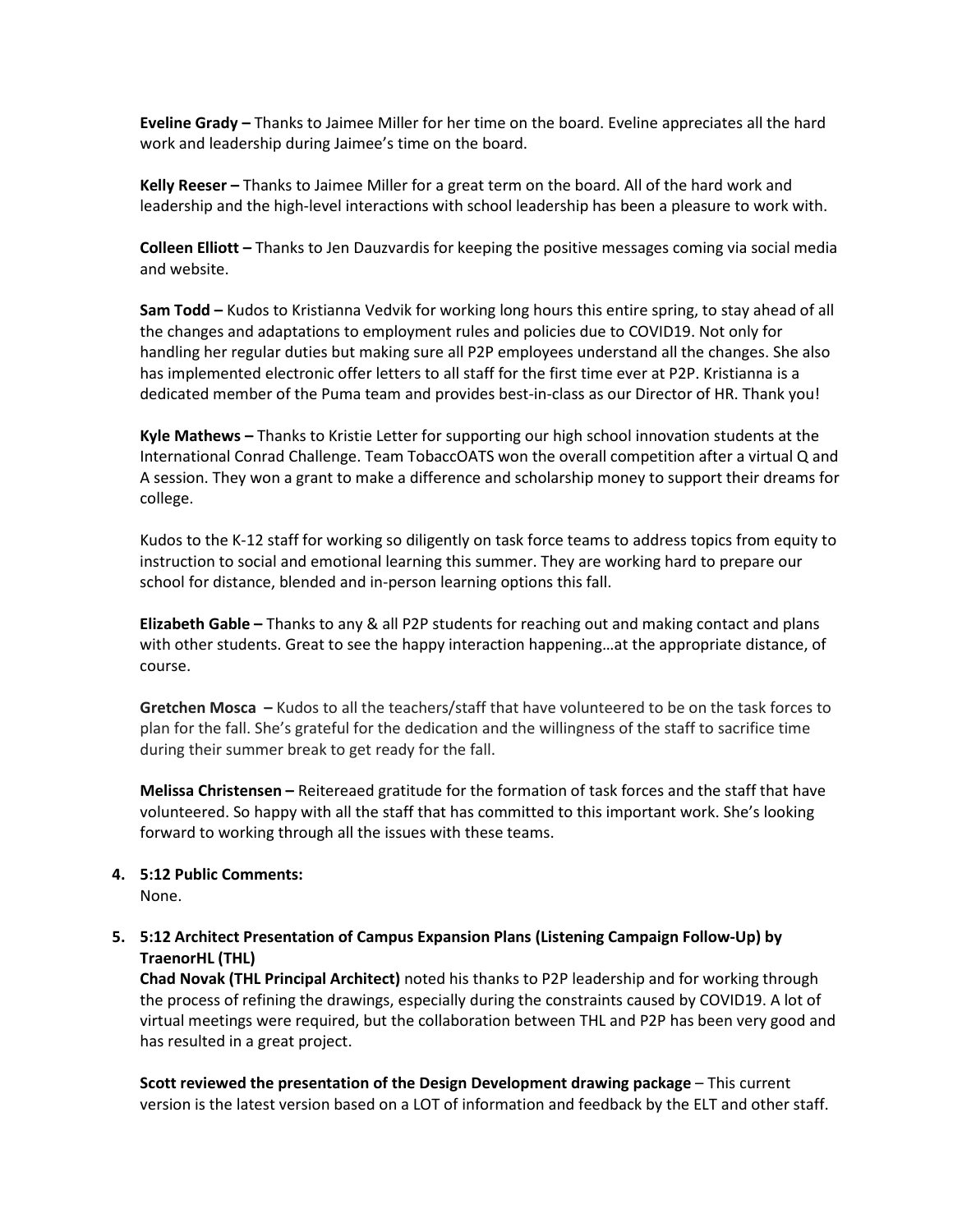Items of note for the additions and renovations are:

- All new and renovated areas have "inclusive restrooms" throughout. These will be in lieu of traditional boys' and girls' restrooms. Generally, there will be a common hand-washing sink area and a single set of fully enclosed toilets/urinals, with floor-to-ceiling doors at each stall.
- The ES gym will have markings for full-size basketball, volleyball, and three badminton courts.
- Flex space and breakout areas/rooms are spread throughout the plans, allowing all levels to fully utilize spaces as much as possible.
- The LMC becomes the 6-12 library and has high-level innovation/design/maker spaces.
- The Auditeria will be turned into a high-end performance auditorium only. Seating will be re-done as a traditional sloped floor with 400+ seats. Stage right will be extended to accommodate set, crew and cast movement on that side of the stage.
- HS Art is moved to the HS addition, and the vacated space becomes a grand lobby, A/V control room, ticketing and a restroom. There will be a drama teaching space and a set shop space. As well there is more lobby/art display/meeting space on the east side of the auditorium.
- The HS renovation/addition will have the revisioned art department, including teaching spaces, 2D & 3D art studio spaces, and a new kiln.
- The HS addition includes a two-story flex/presentation space that can hold 160 students in a stadium-like setting, and an oversized classroom on the second floor that can hold 60 students.
- This design development (DD) drawings package will be issued on June  $10^{th}$ , 2020, and then will go to Fransen & Pittman for cost estimating, which is expected to take 3-4 weeks.
- Display renderings and an online version of the plans will be made available for review by the community review. The board encourages the community to review and submit any questions or comments!

Sam Todd thanked the whole team at THL for all of the work with P2P staff throughout the process. Impressed with how well the team worked together, with many iterations of how spaces would be used and maximizing usage of all the spaces.

Eveline Grady thanked Sam Todd and Kelly Reeser for their leadership throughout the process.

- **6. 5:58 Board Orientation/Training Plan for the Fall** Eveline Grady invited newly elected board member Ari Axelrod into the meeting. Eveline and Jen Dauzvardis reviewed the plans for board orientation and training in the fall:
	- Jen will meet with Ari for an onboarding
	- The whole board will meet for annual training with the following suggested topics:
		- $\triangleright$  Discuss how the board might have deeper discussions and expanded dialogue by:
			- a) An examination of board meeting practices and how they contribute to or hinder dialogue
			- b) Identify effective decision-making strategies to ensure meeting effectiveness while still allowing deeper discussions
			- c) Review board committee structures and the role of the board liaisons

**Jen and Eveline asked for feedback on these ideas and what other topics the board members might want to discuss. The following additional topics were suggested and will be added to the**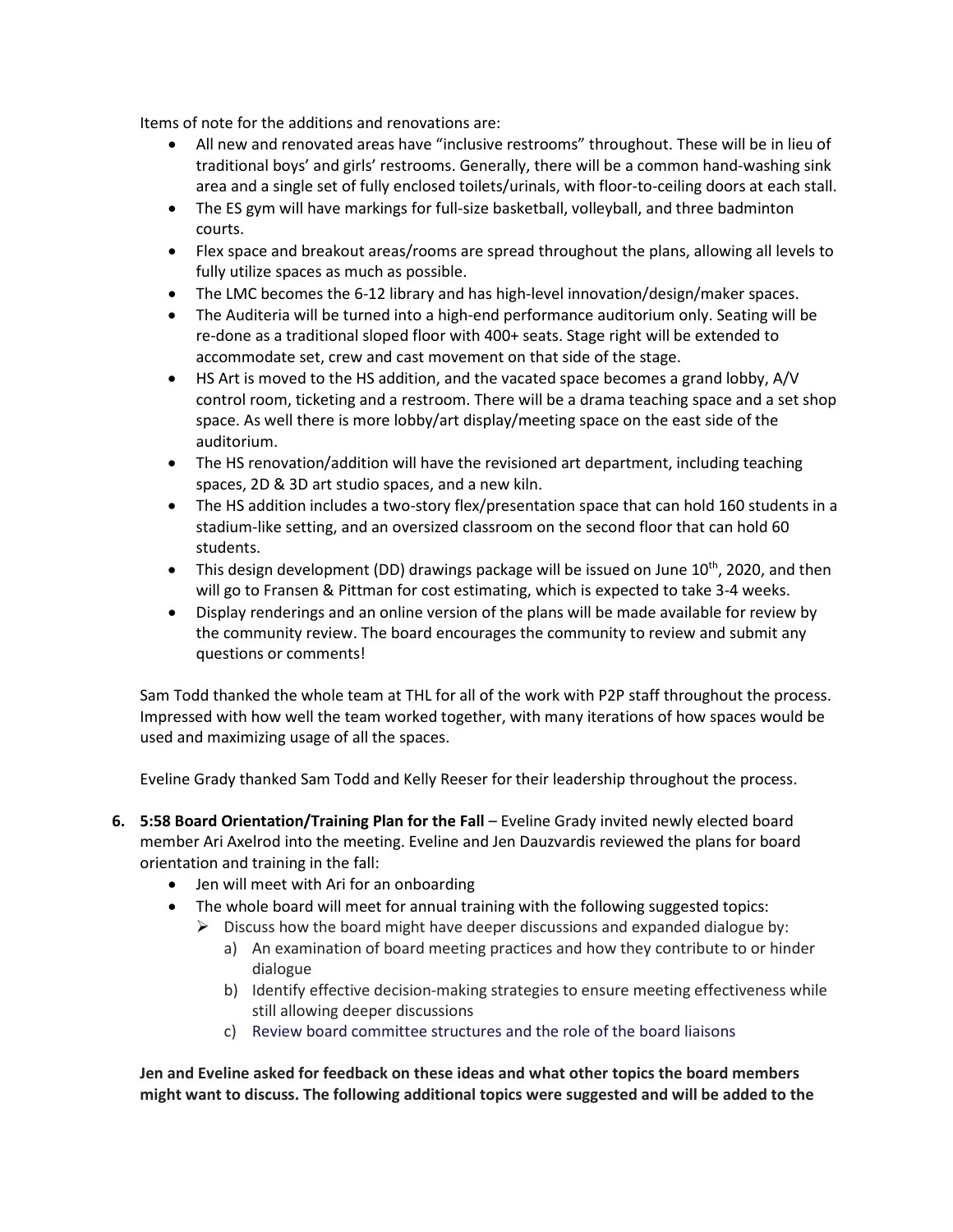## **ongoing board development agendas:**

- $\triangleright$  Preparation for contract negotiations
- $\triangleright$  A strategic plan retreat to revisit and refresh the strategic plan
- $\triangleright$  Understanding individual board roles in more detail (such as legal, communications, finance, etc.)

# **7. 6:15 Curriculum Proposal - Theater Productions**

**Motion to the proposed MS and HS plays for the 2020-21 season as outlined:** Elizabeth Gable **Seconded:** Jaimee Miller

Kyle Mathews reviewed the proposal and answered any questions. Kyle reported that no public comment was received on any of the proposed plays. The plays and their alternates (based on the possible need for more flexible staging options in the school year of 20-21, due to COVID19 restrictions). These are as follows:

**Fall HS Show – November 12-14** – *Curious Incident of the Dog In The Night-time, Based on the novel by Mark Haddon and Adapted by Simon Stephens* **Alternate Fall HS Show –** *Failure: A Love Story*, by Philip Dawkins

**Spring Middle School Play - Feb 18-20** – *The Phantom Tollbooth, by Norton Juster, OR; Baskerville, by Ken Ludwig. Play to be voted on by students.*

**Spring HS Musical – April 22-24 –** *Matilda, by Dennis Kelly* **Alternate Spring HS Musical** – *Natasha, Pierre and the Great Comet of 1812*, by Dave Malloy, adapted from War and Peace by Leo Tolstoy

**Vote:** Approved 7-0

- **8. 6:18 EDE Update on Plans for Fall** Kelly Reeser updated the board on the plans for Fall 2020.
	- School will open on time in the fall, however awaiting guidance from both the district and state of Colorado
	- Goal is to refine how P2P handled this spring and delivery of Six task forces will continue to plan various aspects of how we will refine final hybrid plan for our school
	- Kelly noted that while we generally follow BVSD plans, as a charter we have several areas where we can be flexible
	- Seven task forces are being formed to address the following areas:
		- $\triangleright$  Elementary Framework and Instructional Delivery
		- $\triangleright$  MS/HS Framework
		- $\triangleright$  MS/HS Instructional Delivery
		- $\triangleright$  Social-Emotional Support
		- $\triangleright$  Equity
		- $\triangleright$  6th and 9th Grade Transition
		- $\triangleright$  Personal Protection Equipment (PPE), Health & Safety, Facilities Coordination

# **9. 6:50 Approval of Preliminary Budget Review for 2020-21**

**Motion to 2020-21 Preliminary Budget as outlined:** Heather Caruso